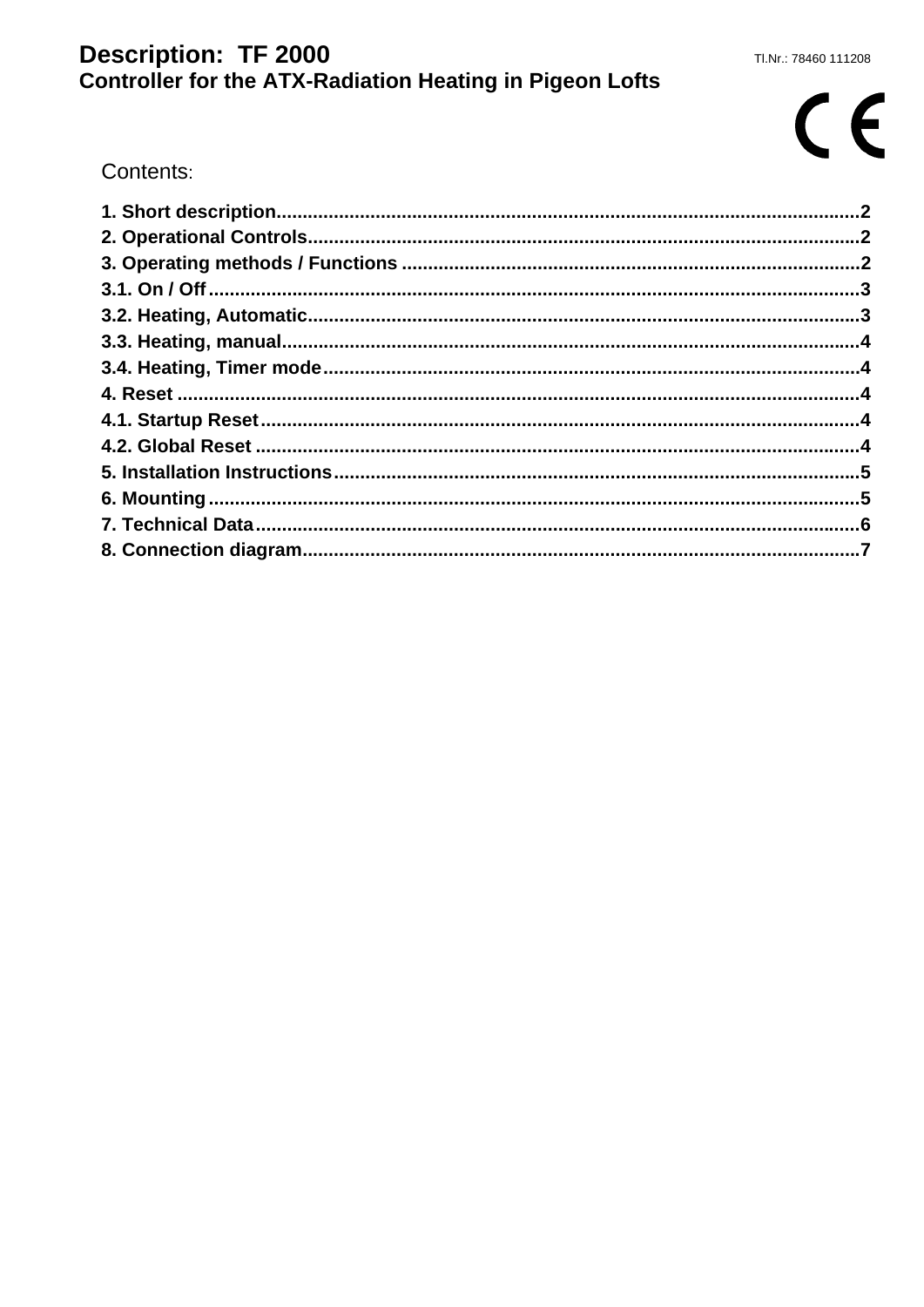#### **1. Short Description**

The controller with combi feeler measures temperature and relative humidity according to heating settings or humidity requirements.

Additionally, manual setting is possible either in continuous mode or in the timer mode.

#### **2. Operational Controls**



- 1. Control button temperature
- 2. Control button relative humidity
- 3. Reset button
- 4. Keyboard, operation, programming
- 5. Display, operational indicator

#### **3. Operating Methods, Functions**

The controller can be turned ON or OFF with the buttons "ON" or "OFF".

**ON**: The controller is turned on to automatic mode.

**OFF:** The controller is turned off.

The "Auto", "man" and "Timer" buttons select between the different heating methods:

**Auto**: Automatic operation according to chosen settings.

**man.**: Continual operation, the heating is continually turned on.

**Timer**: Timer mode, the heating operates at a certain set time.

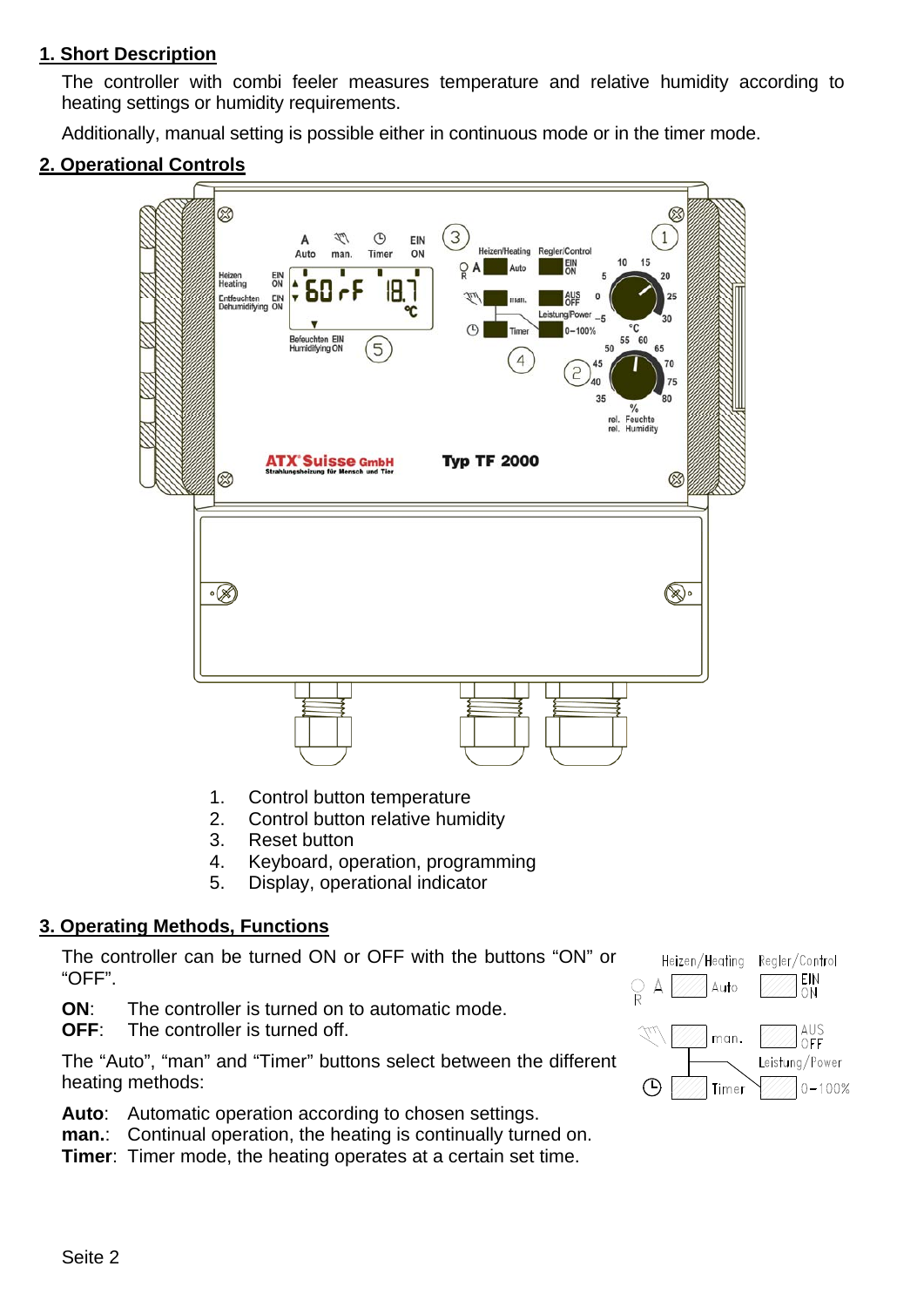### **3.1. On / Off**

The appliance is turned on and functions in automatic mode after one touch of the "Regler / Control EIN / ON" button. The relevant indicators will be shown in the display. The appliance is turned off with the "Regler / Control AUS / OFF" button.

Even when turned off the current temperature and humidity values are still shown in the display.

**Attention:** Even in the OFF mode the device is still under voltage. The mains supply has not been disconnected. Before any work is carried out on the appliance it should be disconnected.

#### **3.2. Heating, Automatic**

The desired temperature (-5 to +30°C) is adjusted with the top swivel button (1). During adjustment the temperature is simultaneously shown in the display. 3 seconds after the last manipulation the device automatically returns to the current temperature.

When the temperature falls lower than the set value the heating will be turned on.

The desired humidity (35 to 80% rH) is adjusted with the lower swivel button (2). During adjustment the humidity level is shown simultaneously in the display.

If the set humidity level is exceeded the heating will be turned on.

In this case a maximum temperature limit of 27°C is forseen. If the temperature is set at a higher value than this, the heating continues until the desired temperature is reached.

During periods of high outdoor humidity, when "dry heating" is almost impossible, the heating capacity will be throttled by 50% when the humidity has not been essentially reduced after a period of 60 minutes. This reduction will be continued for half the set time (30 mins.) after which, as necessary, the dry heating will be restarted. If the 50% heating capacity during the dry heating phase is inadequate to hold the set temperature, the capacity is increased.

The heating output is synchronized in order to reach a quasi proportional control character. The greater the difference from the set temperature or humidity values the longer the heating output. (The heating capacity is increased). The values for the proportional ranges are programmed. See technical data.

**Example:** With a pulse duration of 10 minutes and a control deviation of 50% the heating is turned on for 5 minutes and off for 5 minutes.

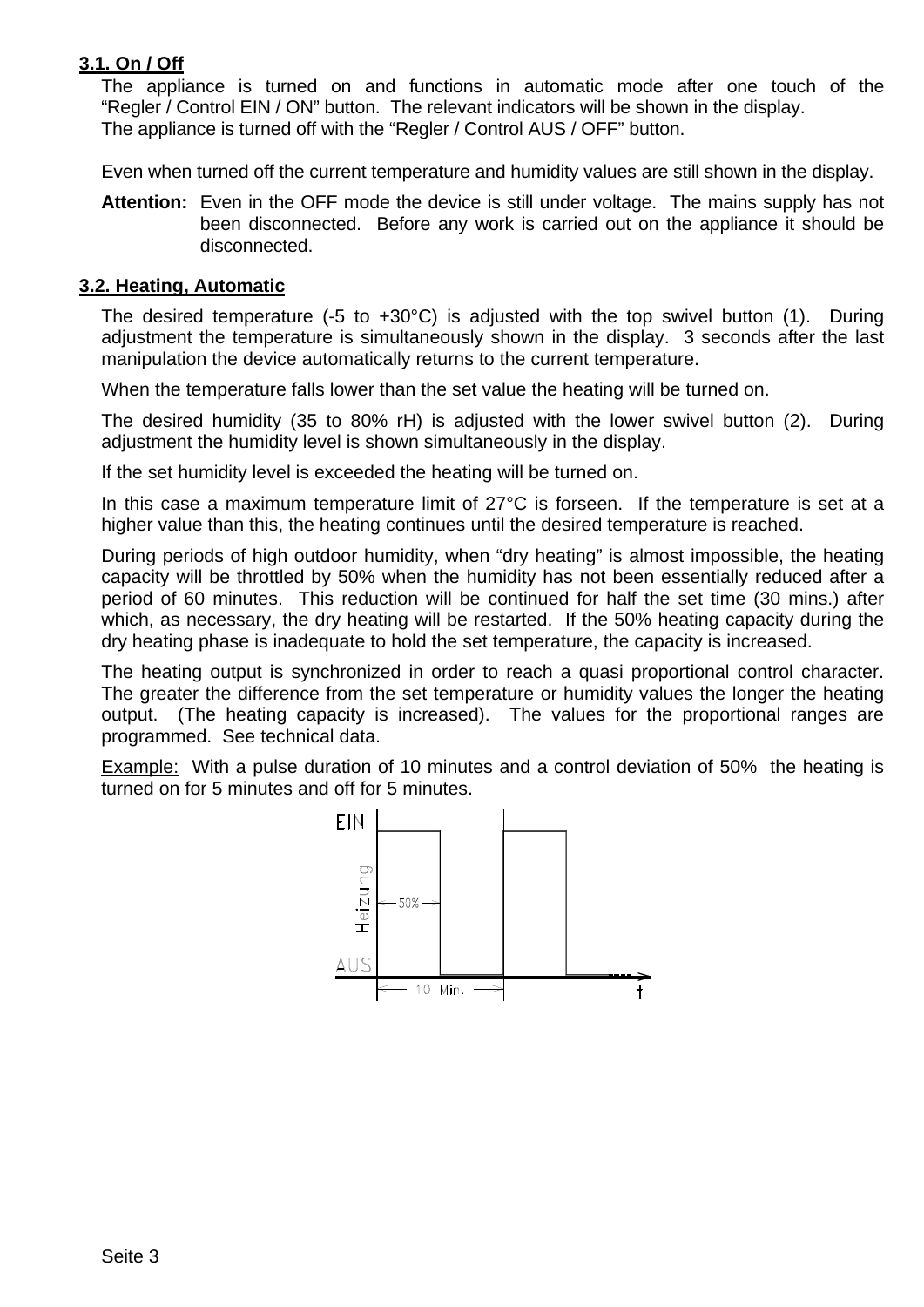#### **3.2. Heating, manual**

In this mode the heating is continually in operation until another mode is chosen manually. Temperature limits are not considered.

The heating output is synchronized and the pulse duration is in automatic mode. The synchronization can be adjusted with the "Power 0 – 100%" button in 10% steps. The initial value is 100%. The set value is shown in the display for 10 seconds after pressing the "Power" button.

#### Heizen/Heatina Realer/Control EIN<br>ON  $\circledcirc$  A  $[$ Auto AUS<br>OFF man. Leistung/Power  $\bigcirc$ Timer  $0 - 100%$

#### **3.3. Heating, Timer mode**

In this mode the heating is continually turned on for a certain set time. Temperature limits are not considered. At the end of the set time the automatic mode takes over.

The duration of the timer can be adjusted in 30 minute steps after pressing the timer button several times. The maximum adjustable  $\bigcirc_{R} A$ duration is given in a parmeter in the hidden menu. To check the remaining timer duration press the timer button once. The time is shown in the display for 10 seconds.

The heating output is synchronized and the pulse duration is in automatic mode. The synchronization can be adjusted with the "Power 0 – 100%" button in 10% steps. The initial value is 100%. The set value is shown in the display for 10 seconds after pressing the "Power" button.





#### **4. Reset**

Two different resets are possible

#### **4.1. Startup-Reset**

The reset button (3) enables a new start after a possible power failure. The set values remain.

#### **4.2. Global Reset**

In order to reinstate the device to the original settings the "Auto" and "Reset" buttons should be pressed simultaneously. After releasing the "Reset" button the "Auto" button should be kept held down until the number (Id:20.....) appears in the display.

**Attention:** All set values are lost.



Timer

 $|0 - 100%$ 

 $\circledcirc$ 

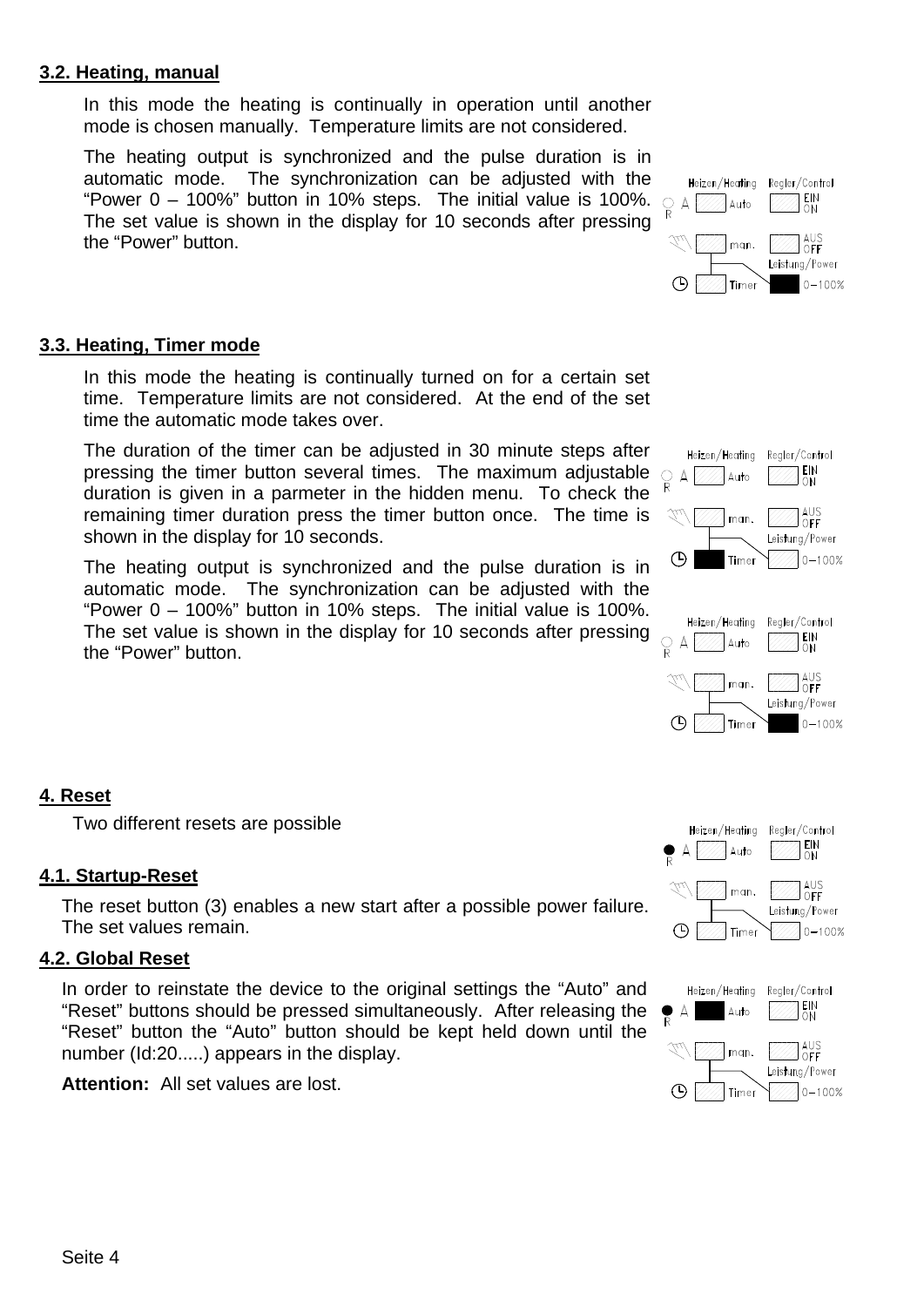### **5. Installation instructions**

#### **Only for the electrician!**

- **Attention: Faults in the connection can lead to damage of the control device. No liability accepted for defects caused by wrong connection and / or improper handling!**
- − Before any work is carried out on the appliance it must be disconnected from the mains!
- − **The appliance is only suitable for connection to electric circuits which are continually under voltage (no load management).**
- − The appliance is only for use in closed rooms.
- − The ready assembled flexible connections and sensory leads shouold be installed with a cord grip. The cable fittings are not considered as cord grips.
- − Attention should be paid to the VDE 0100, the EN 60730, Part 1, as well as the specifications of the local EVU.
- − If the appliance fails to work check first the connection and voltage supply.

#### **6. Mounting**

The control device and cable entry are conceived for mounting on plastered walls.

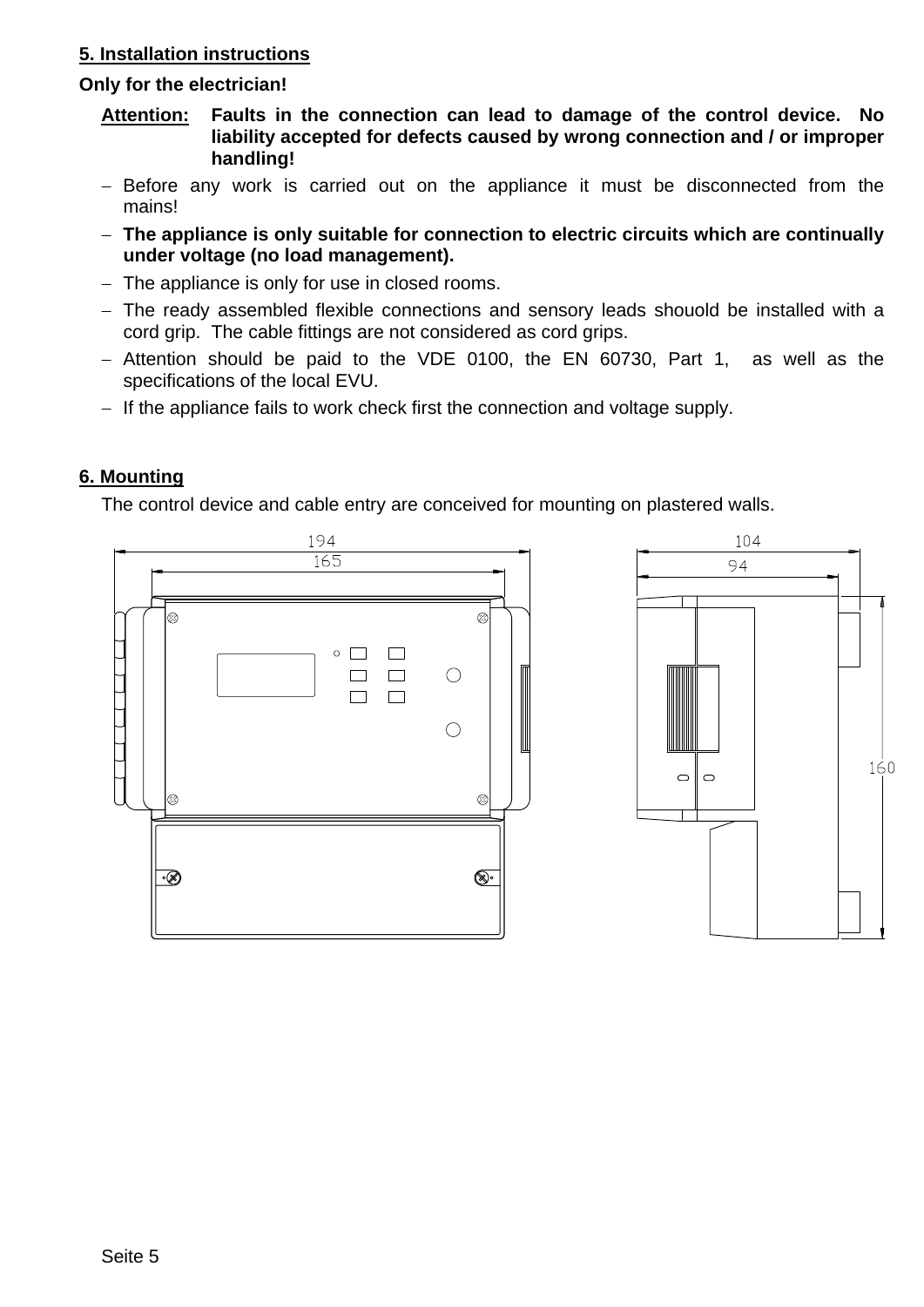### **7. Technical Data**

**Typ TF 2000**  Temperature range  $-5$  to  $+30^{\circ}$ C Temperature sensor **EXACTE CONTENT** KTY (external) Feeler tolerance  $+/-1$ K Temperature proportional to heating 2 K Pulse duration heating entitled by the 5 to 30 mins. Humidity range 35 to 80% rH Humidity sensor external active sensor, 0-10V signal Feeler tolerance  $+/-3\%$  rH at +25°C Humidity proportional to heating 10% rH Differential gap humidity  $+/-5\%$  rH Display **LC Display** Voltage 230V AC (+/- 10%) Power input approx. 2 VA Relay contact 2 alternators Max. Switching current 10(4)A 230V AC per relay Electric connection **Clamping screws** Electronic life span 0.5 x 105 switching cycle Max. permitted surrounding temperature  $-10 - +50^{\circ}C$ Storage temperature  $-10 - +70^{\circ}$ Casing: Material Synthetic ABS Protective system IP 54 Protection categoty 1 after DIN EN 60730 Dimensions 194 x 160 x 104mm (WxHxD) Mounting Wall mounting Power supply For AP cables Weight **approx.** 750 g

#### **ATTENTION!**

The load current must not exceed the sum of 10A at the exits. Safety measures should be taken into consideration.